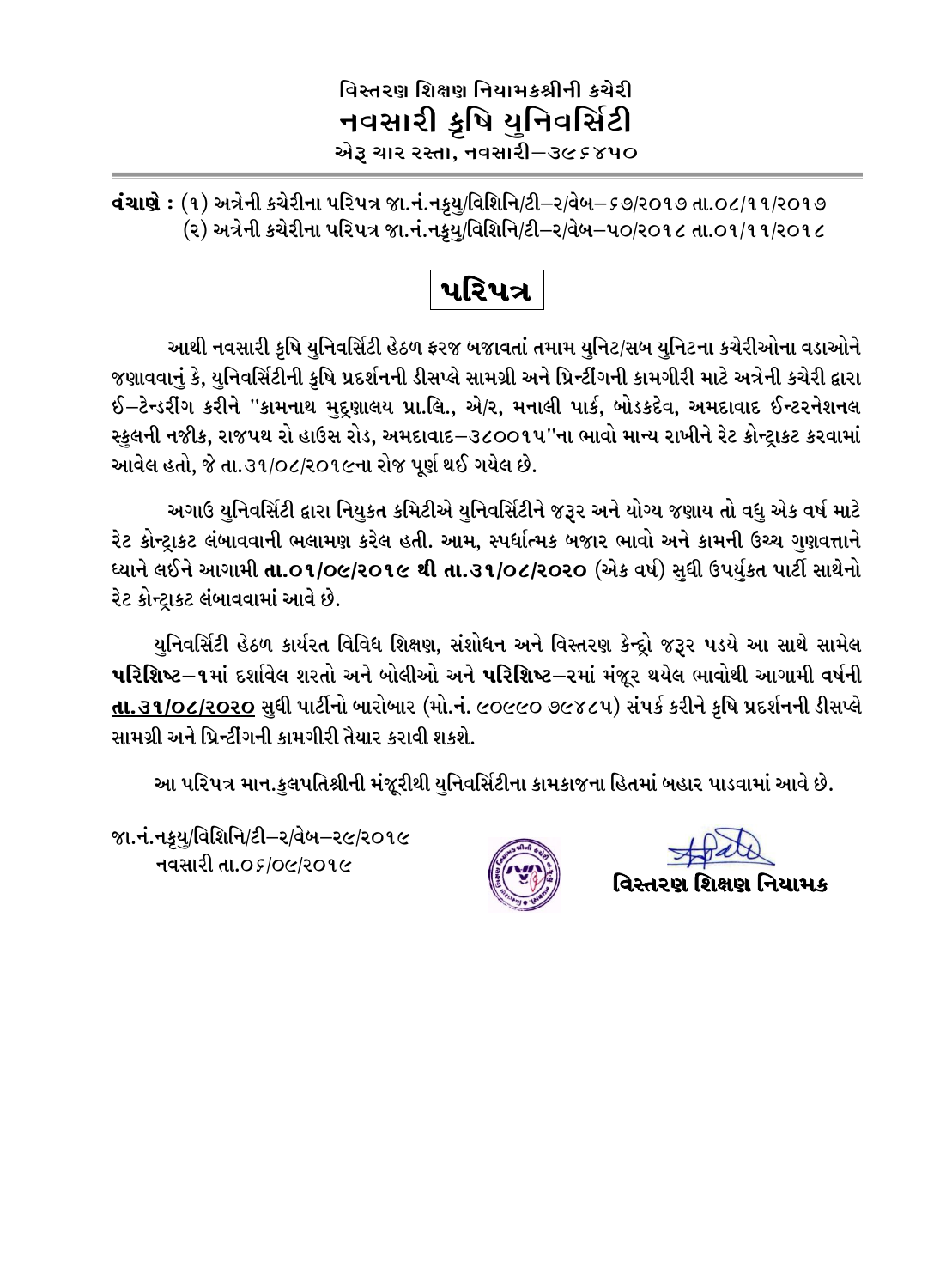# પરિશિષ્ટ–૧

# કૃષિ પ્રદર્શનની ડીસ્પ્લે પેનલ અને પ્રિન્ટીંગ કામગીરી માટેની શરતો અને બોલીઓ

- ૧. કૃષિ પ્રદર્શનની ડીસ્પ્લે પેનલ અને પ્રિન્ટીંગની કામગીરીના ભાવો આ ઓર્ડર આપ્યાની તારીખથી **તા.૩૧/૦૮/૨૦૨૦** સધી અમલમાં રહેશે અને તેમાં કોઈપણ પ્રકારનો ભાવ વધારો કરી શકશે નહી.
- ૨. દક્ષિણ ગુજરાતના સાતેય જિલ્લાઓમાં આવેલ નવસારી કૃષિ યુનિવર્સિટી હેઠળના વિવિધ શિક્ષણ, સંશોધન અને વિસ્તરણ કેન્દ્રો નકકી થયેલ ભાવોથી સદરહુ કામગીરી કરી આપવાની રહેશે.
- ૩. ફૂષિ પ્રદર્શનની ડીસપ્લે પેનલ અને પ્રિન્ટીંગની કામગીરીનો ઓર્ડર યુનિવર્સિટીના કેન્દ્રોને જરૂરીયાત હશે ત્યારે જ આપવામાં આવશે, આ માટેનો આગ્રહ કે હકકદાવો પાર્ટી કરી શકશે નહી.
- યુનિવર્સિટીના કોઈપણ કેન્દ્ર તરફથી સદરહુ કામગીરીની ગુણવત્તા બાબતે અથવા સમય મર્યાદામાં કામગીરી ४. પૂર્ણ ન કરવા અંગેની ફરિયાદ મળશે, તો નિયુકત સભ્યોની સમિતિ દ્વારા તેની તપાસ કરીને ફરિયાદમાં વજૂદ જણાશે તો પાર્ટીએ નકકી થયાં મુજબની દંડની રકમ ભરવાની રહેશે. જરૂર પડયે યુનિવર્સિટી તરફથી સીકયોરીટી ડીપોઝીટ/પર્કોમરન્સ ગેરંટીની રકમ જપ્ત કરવામાં આવશે.
- ૫. યુનિવર્સિટી જણાવે તે ડીઝાઈન, બેકગ્રાઉન્ડ, મટીરીયલ્સ, પેનલ, કલર, કાગળ, સાઈઝ અને સંખ્યામાં નિયત સમયમર્યાદામાં ડીસપ્લે/છાપકામની કામગીરી કરી આપવાની રહેશે. જો તેમ કરવામાં ચૂક થશે તો સીકયોરીટી ડીપોઝીટ/પર્ફોમરન્સ ગેરંટીની ૨કમ જપ્ત કરીને જે તે કામ પાર્ટીના ખર્ચ અને જોખમે અન્ય એજન્સી પાસે કરાવવામાં આવશે અને પાર્ટીને ફરી કામ આપવામાં આવશે નહી તેમજ ભવિષ્યમાં નવસારી કૃષિ યુનિવર્સિટીમાં ફરી તેનું ટેન્ડર સ્વીકારવામાં આવશે નહી.
- *૬*. કૃષિ પ્રદર્શનની ડીસ્પ્લે પેનલ અને પ્રિન્ટીંગની કામગીરીની મેટર પાર્ટીએ યુનિવર્સિટીની જે તે કચેરીમાંથી રૂબરૂ આવીને લઈ જવાની રહેશે તેમજ ઓછામાં ઓછા ત્રણ પ્રુફ આપવાના રહેશે, આમ છતાં યુનિવર્સિટી દ્વારા વધુ પ્રુફ માંગવામાં આવે ત્યાંરે આપવાના રહેશે. પ્રુફમાં દર્શાવેલ તમામ સુધારા વધારા પ્રમાણે ડીસ્પ્લે પેનલ અને પ્રિન્ટીંગની કામગીરી સમયમર્યાદામાં કરી આપવાની રહેશે.
- ૭. કૃષિ પ્રદર્શનની ડીસ્પ્લે પેનલ અને પ્રિન્ટીંગની ડીલીવરી, જે તે કચેરી જણાવે તે સ્થળે પાર્ટીએ પોતાના ખર્ચે અને જોખમે સમયમર્યાદામાં કરવાની રહેશે અન્યથા કલમ–૪ મજબ કાર્યવાહી કરવામાં આવશે.
- ૮. ક્રષિ પ્રદર્શનની તમામ સામગ્રી તૈયાર કરીને ગુજરાત રાજયમાં યોજાનાર કૃષિમેળા/પ્રદર્શનના સ્થળે પહોંચાડવાની તેમ જ યોગ્ય રીતે લગાવવાની/ડીસ્પ્લે કરવાની સંપૂર્ણ જવાબદારી પાર્ટીની રહેશે. આ માટે તમામ પ્રકારનો વાહતૂક કે મજૂરી ખર્ચ પાર્ટીએ ભોગવવાનો રહેશે.
- ૯. ભાવો તમામ પ્રકારના ટેક્ષ સહિતના મંજૂર કરેલ હોઈ, બીલમાં મંજૂર થયેલ ભાવોમાંથી જીએસટી બાદ કરીને અલગથી દર્શાવવાનો રહેશે.
- ૧૦. બીલની ૨કમમાંથી સરકારશ્રીના વખતોવખતના નિયમાનુસાર ઈન્કમટેક્ષ કાપીને બીલનું ચૂકવણું કરવામાં આવશે.
- ૧૧. મંજૂર થયેલ ભાવો ડીસ્પ્લે/છાપકામની કામગીરી પૂર્ણ થયે કામગીરી સોંપનાર કચેરીના વડા જણાવે તે નામે ઉધાર બીલ ત્રણ નકલમાં આપવાનું રહેશે.

વિસ્તરણ શિક્ષણ નિયામક

સ્થળ : નવસારી તારીખ : 05/0૯/૨૦૧૯

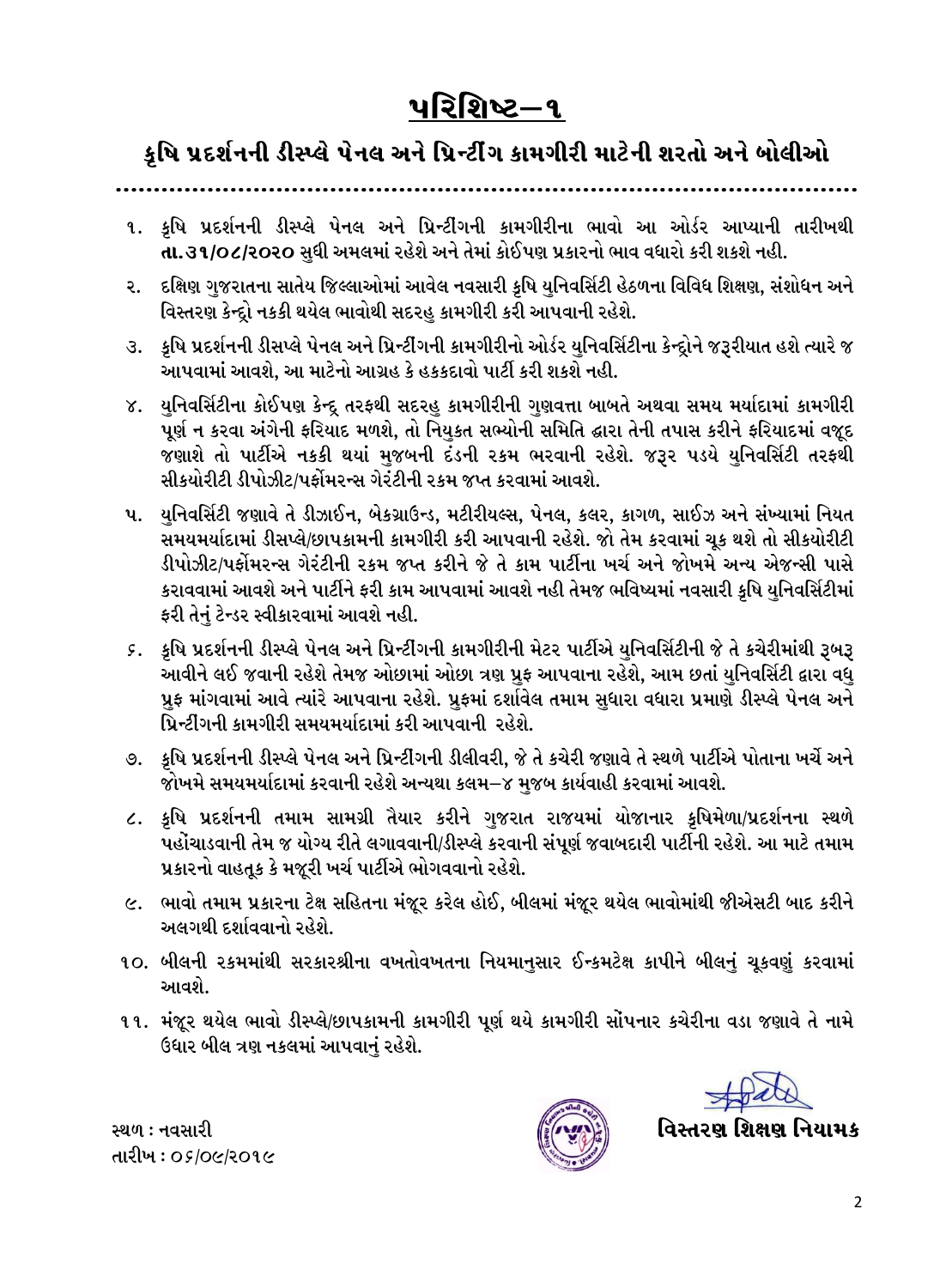# $\underline{V}$ રિશિષ્ટ $-\underline{S}$

# કૃષિ પ્રદર્શનની ડીસ્પ્લે પેનલ અને પ્રિન્ટીંગ કામગીરી માટે તા.o1/o૯/૨૦૧૯ થી તા.૩૧/o૮/૨૦૨૦ સુધીના માન્ય કરેલ ભાવો

**PPPPPPPPPPPPPPPPPPPPPPPPPPPPPPPPPPPPPPPPPPPPPPPPPPPPPPPPPPPPPPPPPPPPPPPPPPPPPPPPPPPPPPPPPPPPPPPPP**

#### **1. Flex Banner, Panel Board, Mounting, Installation and Printing work of Panel.**

| S. N.          | <b>Items with Specifications</b>        | Unit (sq.ft.) | Rate (Rs.) |        |
|----------------|-----------------------------------------|---------------|------------|--------|
| $\mathbf{1}$   | Flex Banner 4 pass                      | 1 to 500      | 9.60       |        |
|                |                                         |               | Above 500  | 7.20   |
| $\overline{2}$ | Flex Banner 6 pass                      | 1 to 500      | 12.00      |        |
|                |                                         | Above 500     | 9.60       |        |
| 3              | Flex Banner star 6 pass                 | 1 to 500      | 19.20      |        |
|                |                                         |               | Above 500  | 12.80  |
| $\overline{4}$ | Flex Banner star 6 pass with UV coating |               | 1 to 500   | 33.60  |
|                |                                         | Above 500     | 28.80      |        |
| 5              | Vinyl                                   | 1 to 500      | 19.20      |        |
|                |                                         | Above 500     | 19.20      |        |
| 6              | Eco Vinyl                               | 1 to 500      | 32.00      |        |
|                |                                         | Above 500     | 32.00      |        |
| 7.             | Ink jet Vinyl                           | 1 to 500      | 56.00      |        |
|                |                                         |               | Above 500  | 56.00  |
| 8              | <b>Inkjet Transit</b>                   |               | 1 to 500   | 96.00  |
|                |                                         |               | Above 500  | 96.00  |
| 9              | <b>Inkjet Printing</b>                  |               | 1 to 500   | 68.00  |
|                |                                         |               | Above 500  | 68.00  |
| 10             | Vinyl lamination                        |               | 1 to 500   | 40.00  |
|                |                                         | Above 500     | 24.00      |        |
| 11             | Foam panel 3mm                          | 1 to 500      | 60.00      |        |
|                |                                         | Above 500     | 56.00      |        |
| 12             | Foam panel 5mm                          | 1 to 500      | 72.00      |        |
|                |                                         | Above 500     | 64.00      |        |
| 13             | Acrylic Panel Board                     | 3mm           | 1 to 50    | 128.00 |
|                |                                         |               | 51 to 500  | 120.00 |
|                |                                         |               | Above 500  | 120.00 |
|                |                                         | 5mm           | 1 to 50    | 136.00 |
|                |                                         |               | 51 to 500  | 132.00 |
|                |                                         |               | Above 500  | 132.00 |
| 14             | Vinyl pasting                           |               | 1 to 500   | 16.00  |
|                |                                         |               | Above 500  | 16.00  |
| 15             | Panel board                             | 1 to 500      | 104.00     |        |
|                |                                         |               | Above 500  | 80.00  |
| 16             | Cut out                                 |               | 1 to 500   | 180.00 |
|                |                                         |               | Above 500  | 140.00 |
| 17             | Mounting                                |               | 1 to 500   | 20.00  |
|                |                                         |               | Above 500  | 16.00  |
| 18             | Installation                            | 1 to 500      | 40.00      |        |
|                |                                         | Above 500     | 16.00      |        |

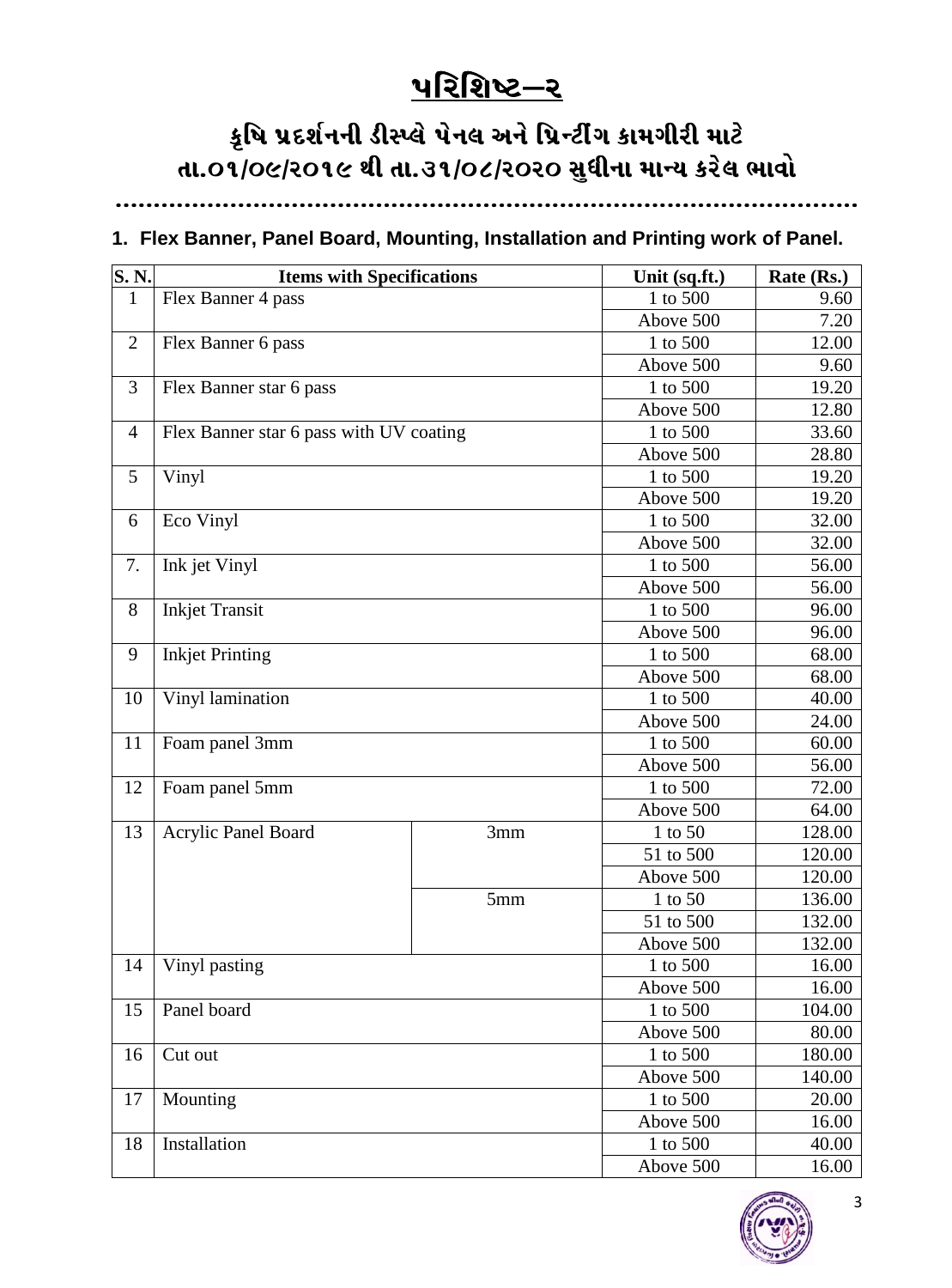| 19 | Metal Frame                                | 1 to 500  | 24.00  |
|----|--------------------------------------------|-----------|--------|
|    |                                            | Above 500 | 17.60  |
| 20 | Flex Backlit                               | 1 to 50   | 36.00  |
|    |                                            | 51 to 500 | 32.00  |
|    |                                            | Above 500 | 32.00  |
|    | Light Board with ISI chowk stick & starter | 1 to 500  | 140.00 |
|    |                                            | Above 500 | 140.00 |

### **(2) Printing Work:**

| <b>Items with Specifications</b> |            |                |                | <b>Type of</b> | Qty          | Rate (Rs.)    |        |              |
|----------------------------------|------------|----------------|----------------|----------------|--------------|---------------|--------|--------------|
|                                  |            |                |                | Paper          | (Nos.)       | <b>Single</b> | Two    | <b>Multi</b> |
|                                  |            |                |                |                |              | colour        | colour | colour       |
| $\mathbf{1}$                     | Poster     | $\mathbf{1}$   | Size 15" x 20" | 70 gram Map    | 1 to 1000    | 2.40          | 4.08   | 6.56         |
|                                  |            |                | single side    | Litho Paper    | 1001 to 2000 | 1.60          | 2.24   | 4.48         |
|                                  |            |                | printing       |                | 2001 to 5000 | 1.36          | 1.76   | 4.40         |
|                                  |            |                |                |                | Above 5000   | 1.28          | 1.60   | 4.32         |
|                                  |            |                |                | 80 gram Map    | 1 to 1000    | 2.56          | 4.16   | 7.36         |
|                                  |            |                |                | Litho Paper    | 1001 to 2000 | 1.76          | 2.40   | 4.72         |
|                                  |            |                |                |                | 2001 to 5000 | 1.52          | 1.92   | 4.64         |
|                                  |            |                |                |                | Above 5000   | 1.36          | 1.76   | 4.56         |
|                                  |            |                |                | 100 gram Art   | 1 to 1000    | 3.20          | 4.40   | 7.68         |
|                                  |            |                |                | Paper          | 1001 to 2000 | 2.08          | 2.64   | 5.20         |
|                                  |            |                |                |                | 2001 to 5000 | 1.76          | 2.16   | 5.12         |
|                                  |            |                |                |                | Above 5000   | 1.68          | 2.08   | 5.04         |
|                                  |            | $\overline{2}$ | Size 18" x 23" | 250 gram Art   | 1 to 1000    | 6.40          | 8.08   | 12.80        |
|                                  |            |                | single side    | Paper          | 1001 to 2000 | 5.60          | 6.48   | 11.20        |
|                                  |            |                | printing       |                | 2001 to 3000 | 5.36          | 6.16   | 10.80        |
|                                  |            |                |                |                | Above 3000   | 5.28          | 6.08   | 10.72        |
|                                  |            |                |                | 300 gram Art   | 1 to 1000    | 7.68          | 9.12   | 14.40        |
|                                  |            |                |                | Paper          | 1001 to 2000 | 6.56          | 7.36   | 12.80        |
|                                  |            |                |                |                | 2001 to 3000 | 6.16          | 6.88   | 12.00        |
|                                  |            |                |                |                | Above 3000   | 6.08          | 6.80   | 12.00        |
| $\overline{2}$                   | Invitation | $\mathbf{1}$   | Size $8"$ x 5" | 250 Gram       | 1 to 200     | 7.68          | 13.44  | 9.60         |
|                                  | card       |                | one side       | Art card       | 201 to 500   | 4.00          | 6.32   | 9.20         |
|                                  |            |                | printing       |                | 501 to 1000  | 3.28          | 4.88   | 9.20         |
|                                  |            |                |                |                | Above 1000   | 3.04          | 4.56   | 9.20         |
|                                  |            |                |                | 300 Gram       | 1 to 200     | 8.64          | 14.40  | 11.20        |
|                                  |            |                |                | Art card       | 201 to 500   | 4.96          | 7.28   | 10.80        |
|                                  |            |                |                |                | 501 to 1000  | 4.16          | 5.84   | 10.80        |
|                                  |            |                |                |                | Above 1000   | 4.00          | 5.52   | 10.80        |
|                                  |            | $\overline{2}$ | Size 8" x 5"   | 250 Gram       | 1 to 200     | 8.64          | 15.36  | 9.60         |
|                                  |            |                | Two side       | Art card       | 201 to 500   | 4.96          | 8.24   | 9.20         |
|                                  |            |                | printing       |                | 501 to 1000  | 4.24          | 6.80   | 9.20         |
|                                  |            |                |                |                | Above 1000   | 4.08          | 6.24   | 8.80         |
|                                  |            |                |                | 300 Gram       | 1 to 200     | 9.60          | 15.84  | 14.40        |
|                                  |            |                |                | Art card       | 201 to 500   | 5.92          | 8.72   | 13.60        |
|                                  |            |                |                |                | 501 to 1000  | 5.20          | 7.28   | 13.20        |
|                                  |            |                |                |                | Above 1000   | 5.04          | 6.72   | 13.20        |

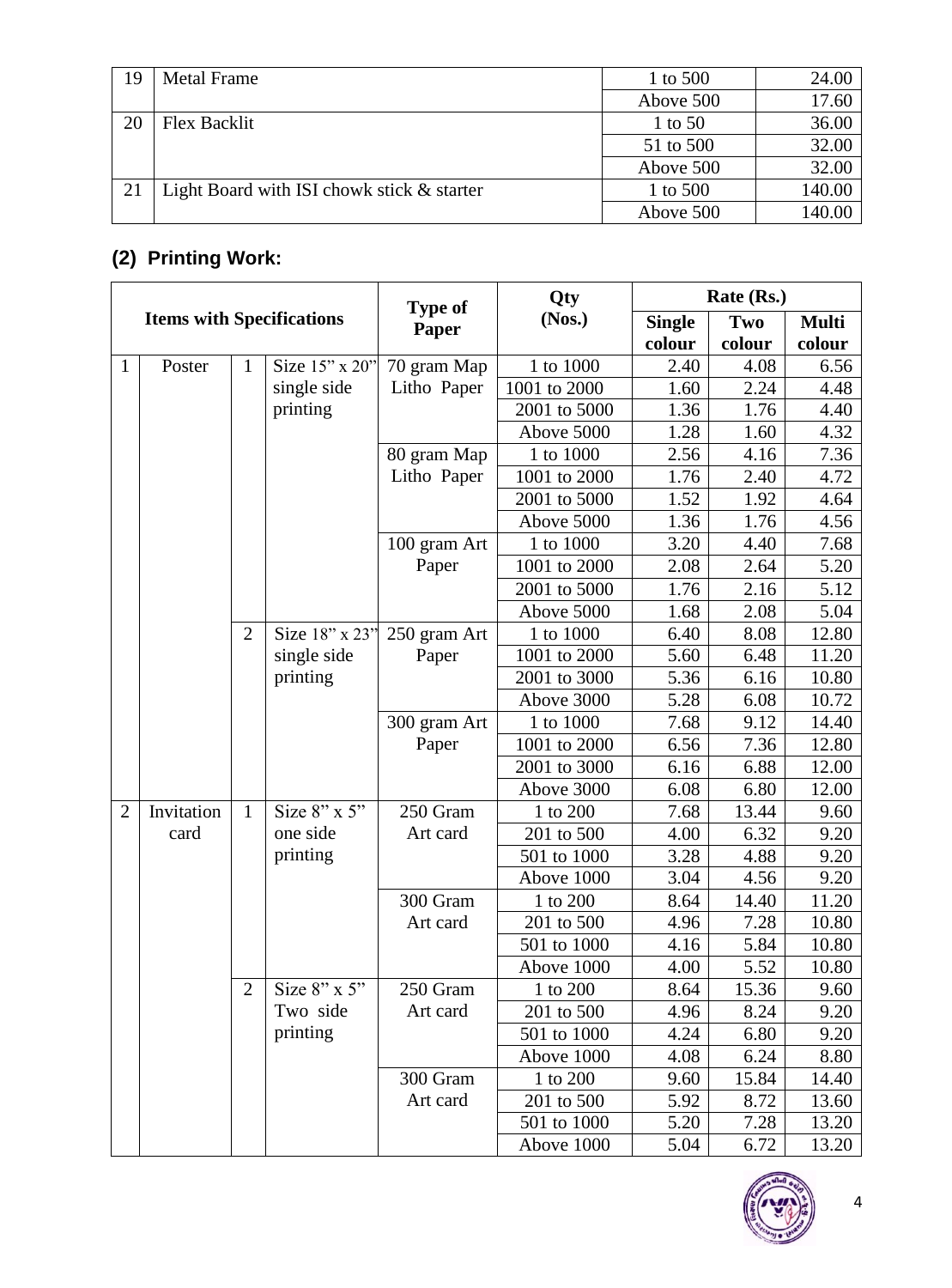|                                  |  |                         |                                     | Qty           | Rate (Rs.)  |              |       |       |
|----------------------------------|--|-------------------------|-------------------------------------|---------------|-------------|--------------|-------|-------|
| <b>Items with Specifications</b> |  | <b>Type of</b><br>Paper | (Nos.)                              | <b>Single</b> | Two         | <b>Multi</b> |       |       |
|                                  |  |                         |                                     | colour        | colour      | colour       |       |       |
|                                  |  | 3                       | Single fold                         | 250 Gram      | 1 to 200    | 10.56        | 17.28 | 25.60 |
|                                  |  |                         | size $8$ " x 5"                     | Art card      | 201 to 500  | 6.64         | 9.92  | 22.40 |
|                                  |  |                         | one side                            |               | 501 to 1000 | 5.92         | 8.48  | 21.60 |
|                                  |  |                         | printing                            |               | Above 1000  | 5.68         | 8.16  | 21.44 |
|                                  |  |                         |                                     | 300 Gram      | 1 to 200    | 18.24        | 20.16 | 30.40 |
|                                  |  |                         |                                     | Art card      | 201 to 500  | 13.84        | 12.80 | 27.20 |
|                                  |  |                         |                                     |               | 501 to 1000 | 12.88        | 11.36 | 26.40 |
|                                  |  |                         |                                     |               | Above 1000  | 12.40        | 11.04 | 26.24 |
|                                  |  | $\overline{4}$          | Single fold                         | 250 Gram      | 1 to 200    | 12.48        | 21.12 | 22.40 |
|                                  |  |                         | size $8"$ x 5"                      | Art card      | 201 to 500  | 8.56         | 13.76 | 21.60 |
|                                  |  |                         | two side                            |               | 501 to 1000 | 7.84         | 12.32 | 21.60 |
|                                  |  |                         | printing                            |               | Above 1000  | 7.60         | 11.92 | 21.44 |
|                                  |  |                         |                                     | 300 Gram      | 1 to 200    | 14.40        | 23.04 | 52.80 |
|                                  |  |                         |                                     | Art card      | 201 to 500  | 10.48        | 15.68 | 28.00 |
|                                  |  |                         |                                     |               | 501 to 1000 | 9.76         | 14.24 | 28.00 |
|                                  |  |                         |                                     |               | Above 1000  | 9.52         | 13.84 | 27.84 |
|                                  |  | 5                       | Size $8"$ x $8"$                    | 250 Gram      | 1 to 500    | 9.60         | 13.44 | 22.40 |
|                                  |  |                         | one side                            | Art card      | 501 to 1000 | 8.08         | 10.64 | 22.00 |
|                                  |  |                         | printing                            |               | Above 1000  | 7.68         | 10.08 | 22.00 |
|                                  |  |                         |                                     | 300 Gram      | 1 to 500    | 9.04         | 14.40 | 22.40 |
|                                  |  |                         |                                     | Art card      | 501 to 1000 | 8.64         | 11.60 | 22.00 |
|                                  |  |                         |                                     |               | Above 1000  | 8.00         | 11.04 | 22.00 |
|                                  |  | 6                       | Size $8"$ x $8"$                    | 250 Gram      | 1 to 500    | 11.52        | 16.32 | 25.60 |
|                                  |  |                         | Two side                            | Art card      | 501 to 1000 | 10.00        | 13.52 | 25.20 |
|                                  |  |                         | printing                            |               | Above 1000  | 9.60         | 12.96 | 24.80 |
|                                  |  |                         |                                     | 300 Gram      | 1 to 500    | 7.20         | 17.28 | 28.80 |
|                                  |  |                         |                                     | Art card      | 501 to 1000 | 10.96        | 14.48 | 28.40 |
|                                  |  |                         |                                     |               | Above 1000  | 10.56        | 14.16 | 28.00 |
|                                  |  | 7                       | Single fold                         | 250 Gram      | 1 to 500    | 9.60         | 10.96 | 28.80 |
|                                  |  |                         | size 8" x 8"                        | Art card      | 501 to 1000 | 7.84         | 10.88 | 15.20 |
|                                  |  |                         | one side                            |               | Above 1000  | 7.68         | 10.08 | 15.20 |
|                                  |  |                         | printing                            | 300 Gram      | 1 to 500    | 17.28        | 19.20 | 23.04 |
|                                  |  |                         |                                     | Art card      | 501 to 1000 | 15.52        | 19.20 | 23.04 |
|                                  |  |                         |                                     |               | Above 1000  | 15.28        | 15.12 | 22.40 |
|                                  |  | 8                       | Single fold                         | 250 Gram      | 1 to 500    | 15.84        | 19.20 | 28.80 |
|                                  |  |                         | size 8" x 8"                        | Art card      | 501 to 1000 | 14.32        | 16.16 | 28.00 |
|                                  |  |                         | Two side                            |               | Above 1000  | 14.16        | 15.84 | 28.00 |
|                                  |  |                         | printing                            | 300 Gram      | 1 to 500    | 21.12        | 24.96 | 41.60 |
|                                  |  |                         |                                     | Art card      | 501 to 1000 | 19.36        | 21.92 | 40.80 |
|                                  |  |                         |                                     |               | Above 1000  | 19.20        | 21.60 | 40.80 |
|                                  |  | 9                       | Custom size                         |               | 1000        | 12.00        | 21.60 | 36.00 |
|                                  |  |                         | imported paper                      |               |             |              |       |       |
|                                  |  |                         | with die cut with                   |               |             |              |       |       |
|                                  |  |                         | matt lamination,<br>UV coating with |               |             |              |       |       |
|                                  |  |                         | respective cover                    |               |             |              |       |       |